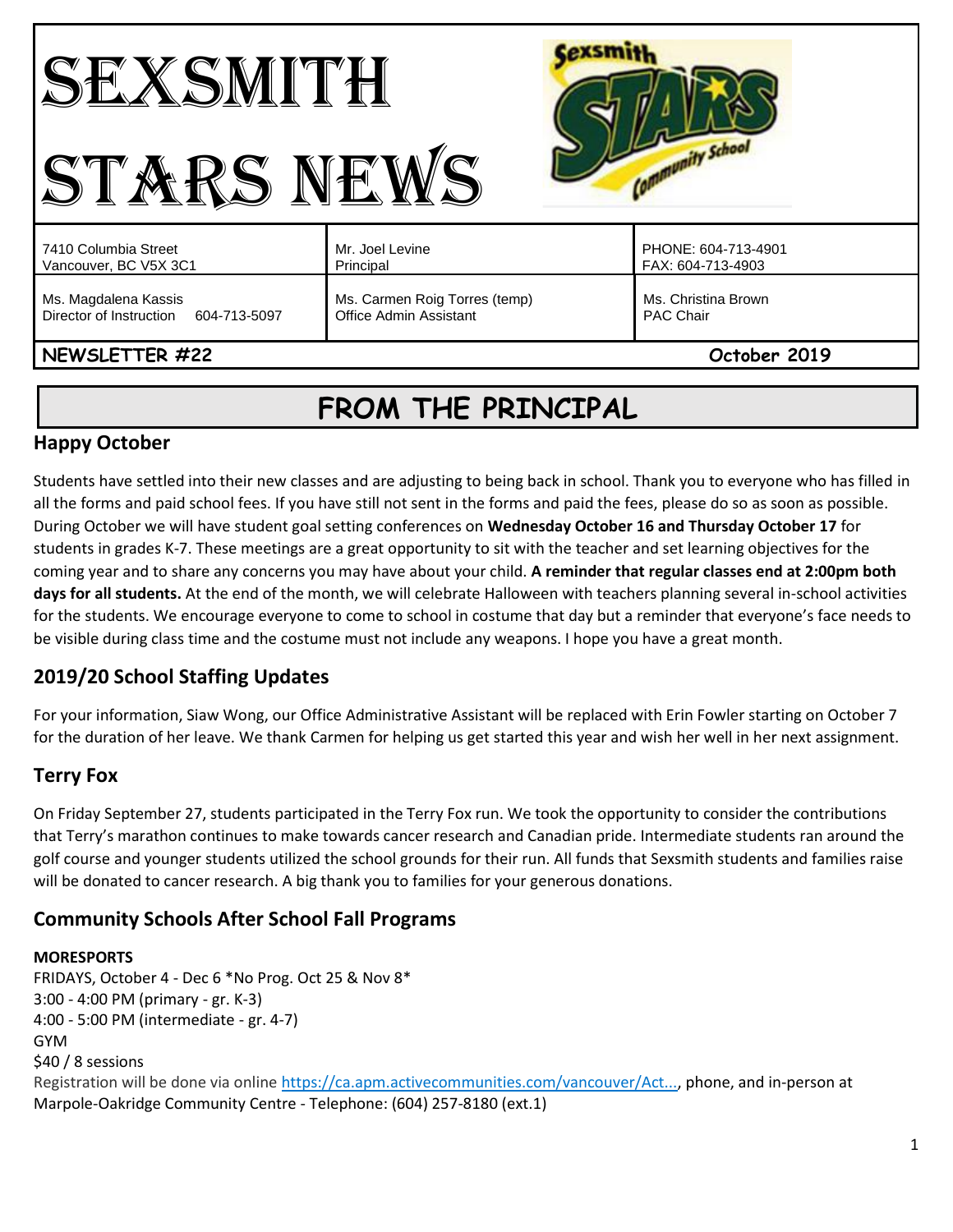**Elementary Drawing Class w/ Young Rembrandt** Oct 3 - Dec 12 \*No Prog Oct 17\* Thursdays - 3:05-4:15PM LIBRARY GR. 1-6 \$165 / 10 sessions Enrollment opens on Thursday, September 27 @ 9AM via website: [www.youngrembrandts.com/metrovancouver](http://www.youngrembrandts.com/metrovancouver)

Students will learn basic to intermediate drawing skills, art techniques and vocabulary using an engaging methodology that all children can succeed with. We give them skills to express their creativity, introducing them to a fascinating world of colour, pattern and design. Be prepared for a bountiful selection of drawings!

# **Pick Up and Drop Off Concerns**



- **1. There is NO parking on 59th avenue in front of the school between 8:00am – 5:00pm on school days. Parents who violate this rule are forcing other parents to stop in the middle of 59th avenue to pick up or drop off students creating a dangerous situation where children need to exit vehicles into oncoming traffic and run between cars. Please respect the parking rules and keep our kids safe.**
- **2. Please do not go past the roundabout adjacent to our parking lot when dropping off or picking up students and do not park in the limited spots we have available for school staff.**
- **3.** Go slow anywhere near the school and respect all parking and traffic rules.

### **Safe Arrival Procedures Reminder**

#### **Reporting Student Absences:**

Student safety is of paramount importance at the Vancouver School District. Ensuring student safety is a shared responsibility. In order to assist schools, we ask parents to notify schools of student absences. **If your child will be absent from school, please phone the school to report this absence as early as possible. Parents should leave a message on the answering service by calling 604-713-4901 choose option #1.** Messages can be received before the office is open. School offices are busy places: consistently notifying the school in advance of your child's absence will significantly improve the efficiency and effectiveness of the Safe Arrival Morning Routine.

To Report Your Childs Absence – Please call **604-713-4901 choose option #1** prior to 9 am on the first day of the absence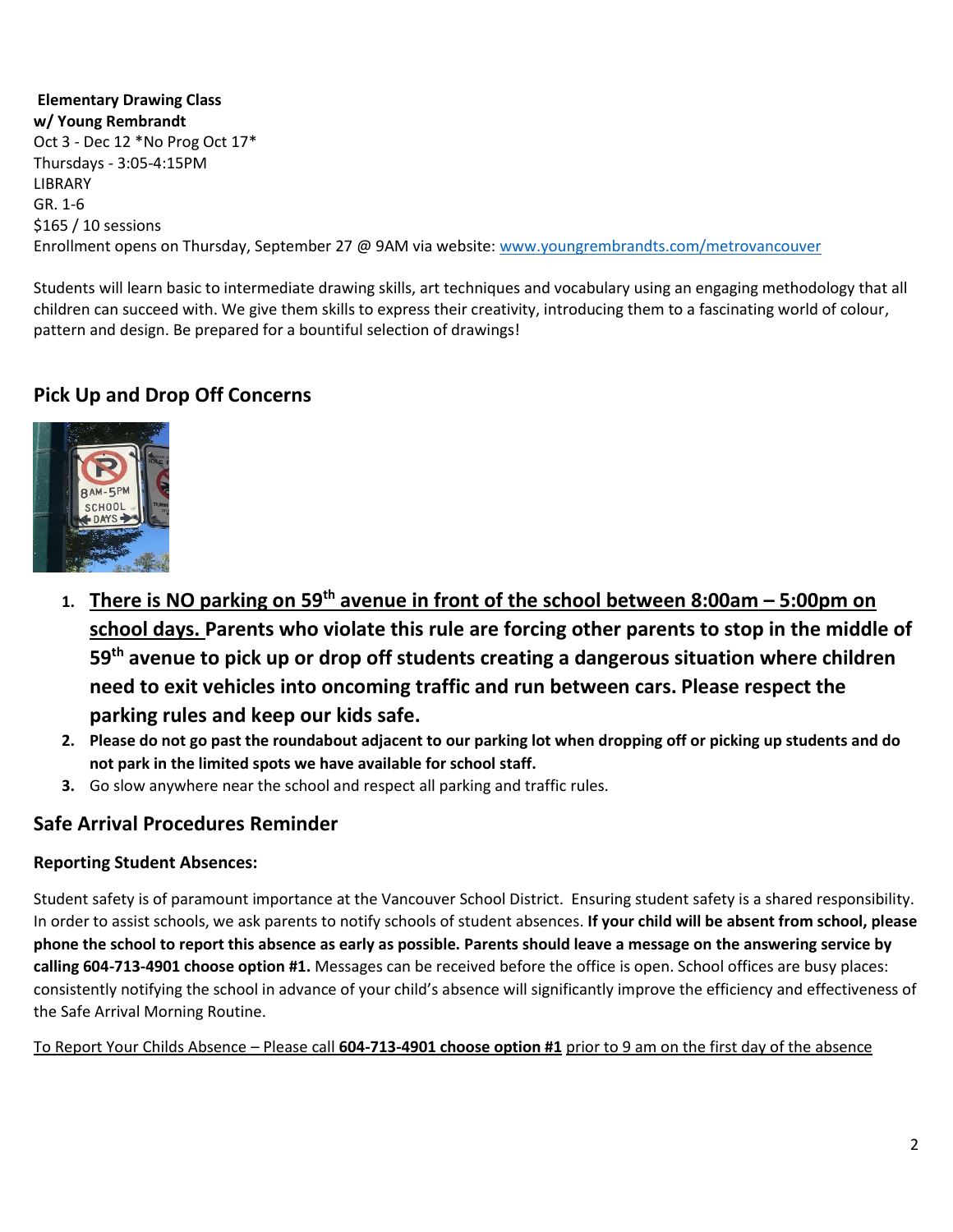#### **Student Sign out Procedure:**

**When you pick up your child during the school day, please ensure that you sign them out at the school office.** If you do not sign out your child, they will be unaccounted for, and the school will identify your child as a 'missing' student and will commence a search of school grounds. **If the school staff do not locate the child, and are unable to reach a parent promptly, the school will call the Vancouver Police Department**. Therefore, clear communication is essential for ensuring the safety of your child and to prevent unnecessary searches.

Thank you for helping us keep your children safe!

# **New Online School Fee Payment System (including school fees)**

A reminder that you are now able to register – a simple process that takes only a few minutes – by visiting **[https://vsb.schoolcashonline.com](https://vsb.schoolcashonline.com/)** or visiting our website at **<http://www.vsb.bc.ca/online-payment>** and following directions to the School Cash Online page. You will need your child's usual first name, last name, and birth date to register. A "**Pay Fees**" button is now installed on our school website for easy access to the system. Cash and cheques will continue to be accepted for school fees, but we encourage everyone to use the new system as it is more secure and efficient. Please note that field trip permission notices will continue to be sent home for a signature and to indicate that you have paid online.

# **PAC Gift Card Fundraiser**

A reminder that gift cards can be purchased all year long and a percentage will be given to Sexsmith for future school projects. There is no additional cost to the purchaser. Please use this link: <https://www.fundscrip.com/Sign-Up.aspx?IID=2CBHHR>

### **PAC News**

.

The first PAC meeting was held on Thursday September 19 at 6:30pm. Many parents attended. Minutes will be posted on the PAC tab of the school website. The next meeting is on **Thursday October 10** at 6:40pm in the library. All parents are welcome to attend. If you would like to contact PAC or volunteer to help out with a program please email [sexsmithvolunteers@gmail.com](mailto:sexsmithvolunteers@gmail.com) .

### **Student Threat Risk Assessment Protocol**

Attached to this email is the Student Threat Risk Assessment Protocol that we are required to share with staff and parents each year. Please read through and discuss with your child, where appropriate for their age level. Our goal is always to maintain a safe and inclusive environment. Please check out this link for other important student safety information [https://www.vsb.bc.ca/Student\\_Support/Safe\\_Caring/Pages/default.aspx](https://www.vsb.bc.ca/Student_Support/Safe_Caring/Pages/default.aspx)

# **Kindergarten Registration for 2020-21**

Registration for next school year begins in November and continues until January 31.

For more information[: http://www.vsb.bc.ca/kindergarten](http://www.vsb.bc.ca/kindergarten)